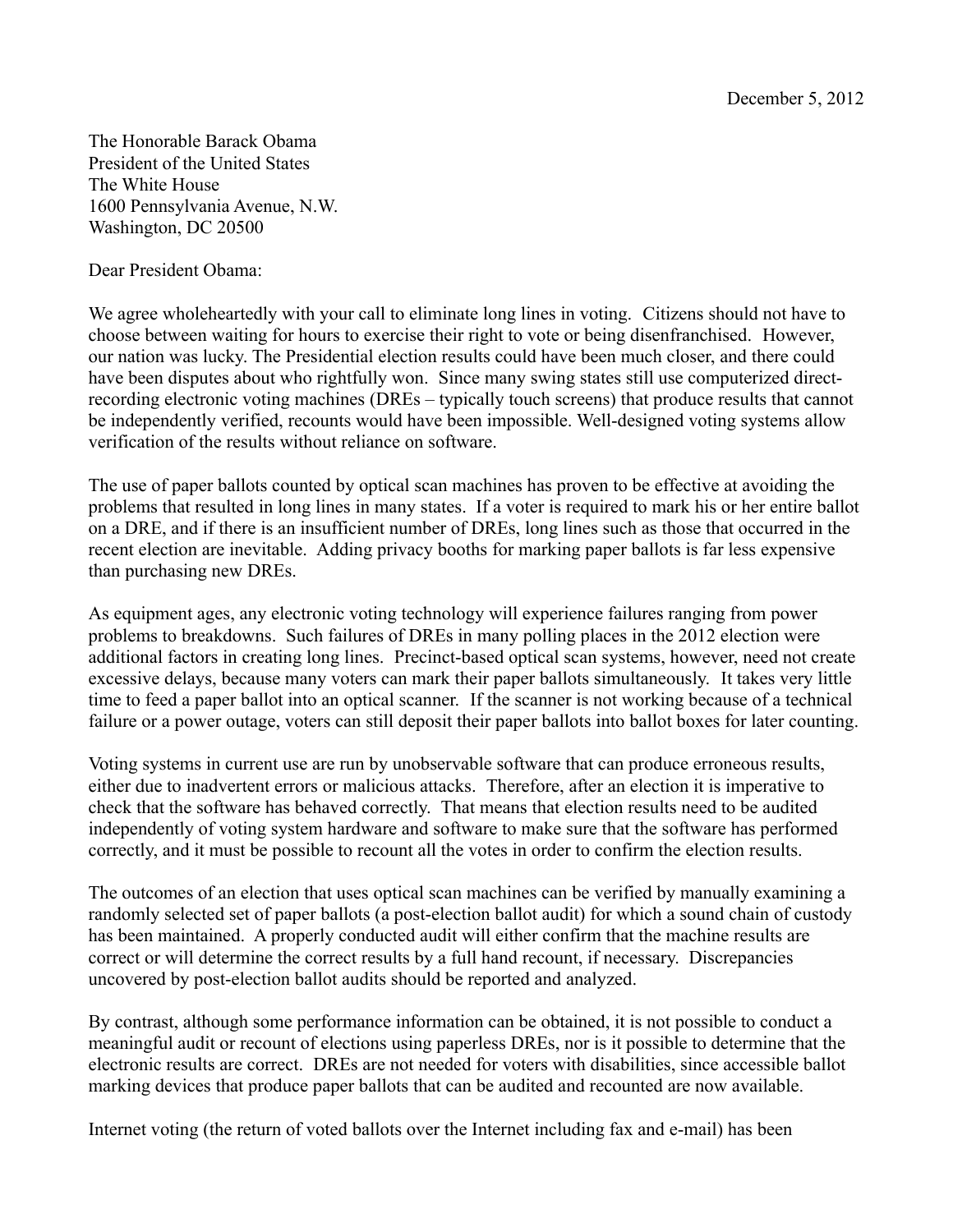proposed as a solution to long lines at the polls. But since it is vulnerable to attacks from anyone/anywhere, Internet voting must not be allowed at this time. In addition to security and accuracy risks, Internet voting threatens the secret ballot, which is key to avoiding voter coercion and vote buying and selling. The secret ballot was originally instituted not as a right that an individual can waive, but rather as an obligation of the government to protect all citizens from coercion and intimidation as they cast their votes. Because of multiple intrinsic risks, Internet voting should be forbidden unless and until proposed systems have undergone extensive, independent public review and open testing to ensure that they have solved the fundamental problems of security, privacy, authentication, and verification.

Finally, to improve future elections we need to start measuring and publicly reporting poll wait-times, the accuracy of vote counts, and all incidents that interfere with the conduct of a free and fair election. All federal contests should be audited and, if the audits uncover problems, fully recounted.

In summary, we strongly recommend Federal legislation to prohibit Internet transmission of cast (marked) ballots in Federal elections and to encourage local governments to replace aging DRE voting systems with paper ballots tabulated by precinct-based optical scan machines. These two steps will greatly enhance our national capacity to ensure both that every ballot is recorded as the voter intended and counted as cast, and that the results can be verified as accurate.

The signers of this letter include elections officials, as well as experts in cyber security, election law, post-election audits, election integrity, and accessible technologies. We would be delighted to be of assistance in any way possible.

Our great democracy deserves voting systems that facilitate the act of voting without creating long lines and that attain the highest standards of accuracy, accessibility, reliability, transparency, and security.

Respectfully,

[AFFILIATIONS ARE FOR IDENTIFICATION PURPOSES ONLY]

Contact: **Barbara Simons**, IBM Research (retired); member, EAC Board of Advisors; Chair, Board of Directors, Verified Voting; Former President, ACM; Coauthor, *Broken Ballots: Will Your Vote Count* [simons@acm.org](mailto:simons@acm.org) 650-328-8730

**Andrew W. Appel**, Eugene Higgins Professor of Computer Science, Princeton Univ.

**Matt Blaze**, Assoc. Professor, Computer & Information Science, Univ. of Pennsylvania

**Harvie Branscomb**, Colorado Voter Group

**Duncan A. Buell**, Computer Science and Engineering Professor, Univ. of South Carolina

**David Dill**, Computer Science Professor, Stanford Univ.; Board of Directors, Verified Voting

**Susan Dzieduszycka-Suinat**, Overseas Vote Foundation

**Jeremy Epstein**, Senior Computer Scientist, SRI International

**David J. Farber**, Distinguished Professor of Computer Science & Public Policy, Carnegie Mellon Univ.

**Lowell Finley,** Member, EAC Standards Board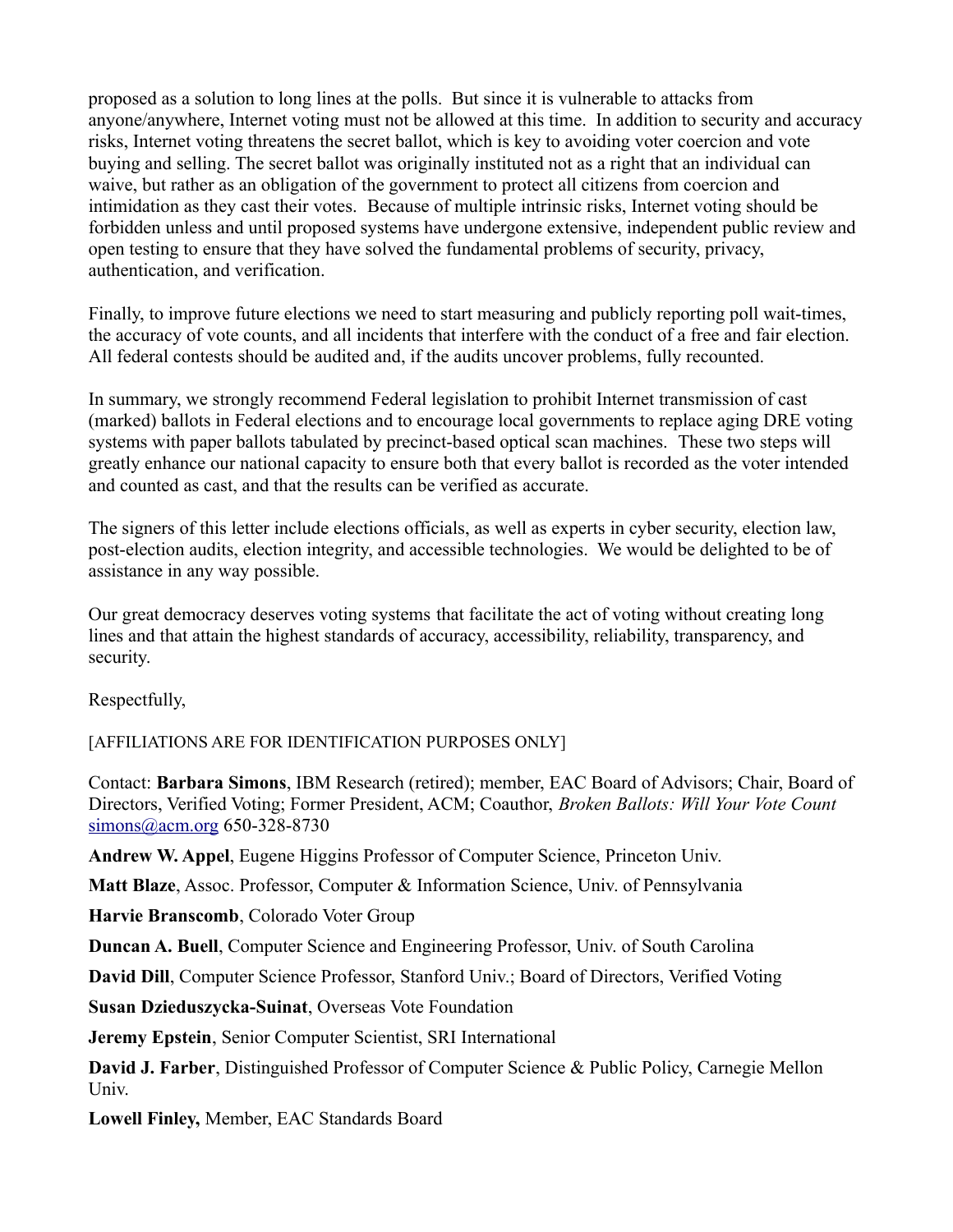**Irene Etkin Goldman**, Voting Rights Advocate, Board Chair, Coalition for Peace Action, Princeton, N.J.

**Mary Ann Gould**, Co-Founder, Executive Director, Coalition for Voting Integrity

**J. Alex Halderman**, Assistant Professor of Computer Science & Engineering, Univ. of Michigan

**Joseph Lorenzo Hall**, Senior Staff Technologist, Center for Democracy & Technology

**Mark Halvorson**, Founder and Former Director, Citizens for Election Integrity Minnesota

**Candice Hoke**, Director, Public Monitor of Cuyahoga Election Reform; Law professor, Cleveland State Univ.

**Representative Rush Holt,** Member of Congress

**Harri Hursti**, Security Researcher, CTO SafelyLocked

**Holly Jacobson**, Co-Founder, Voter Action

**David Jefferson**, Computer Scientist, Lawrence Livermore National Laboratory; Board of Directors, California Voter Foundation; Board of Directors, Verified Voting

**Douglas W. Jones**, Associate Professor of Computer Science, Univ. of Iowa; Coauthor, *Broken Ballots: Will Your Vote Count*

**Earl Katz**, Public Interest Pictures

**Douglas A. Kellner**, Co-Chair, New York State Board of Elections

**Marybeth Kuznik**, Executive Director, VotePA; Judge of Elections, Penn Township, Westmoreland County, PA

**Mark Lindeman**, Adjunct Assistant Professor of Political Science, Columbia Univ.

**Collin Lynch**, Intelligent Systems Program, Univ. of Pittsburgh; Past President, VoteAllegheny; Member, VotePA; Past Co-Chair, Allegheny County Citizen's Advisory Panel on Election Systems

**Margaret MacAlpine**, Advisory Comm. Member, California Post Election Risk-Limiting Audit Pilot Program

**Neal McBurnett**, ElectionAudits (the open source project)

**John McCarthy**, Lawrence Berkeley Nat'l Laboratory Computer Scientist (retired); Verified Voting volunteer

**Dan McCrea**, President and Co-Founder, Florida Voters Foundation

**Walter Mebane**, Professor of Political Science and Professor of Statistics, Univ. of Michigan

**Justin Moore**, Board of Advisors, Verified Voting Foundation

**Michelle Mulder**, Consultant, Verified Voting Foundation

**Peter G. Neumann**, Principal Scientist, SRI Internat'l Computer Science Lab; Moderator, ACM Risks Forum

**Ronald L. Rivest**, Viterbi Professor of Computer Science, MIT

**Lida Rodriguez-Taseff**, Miami-Dade Election Reform Coalition

**Aviel D. Rubin**, Professor of Computer Science and Technical Director of the Information Security Institute, Johns Hopkins Univ.

**Noel Runyan**, President of Personal Data Systems, Campbell, CA.